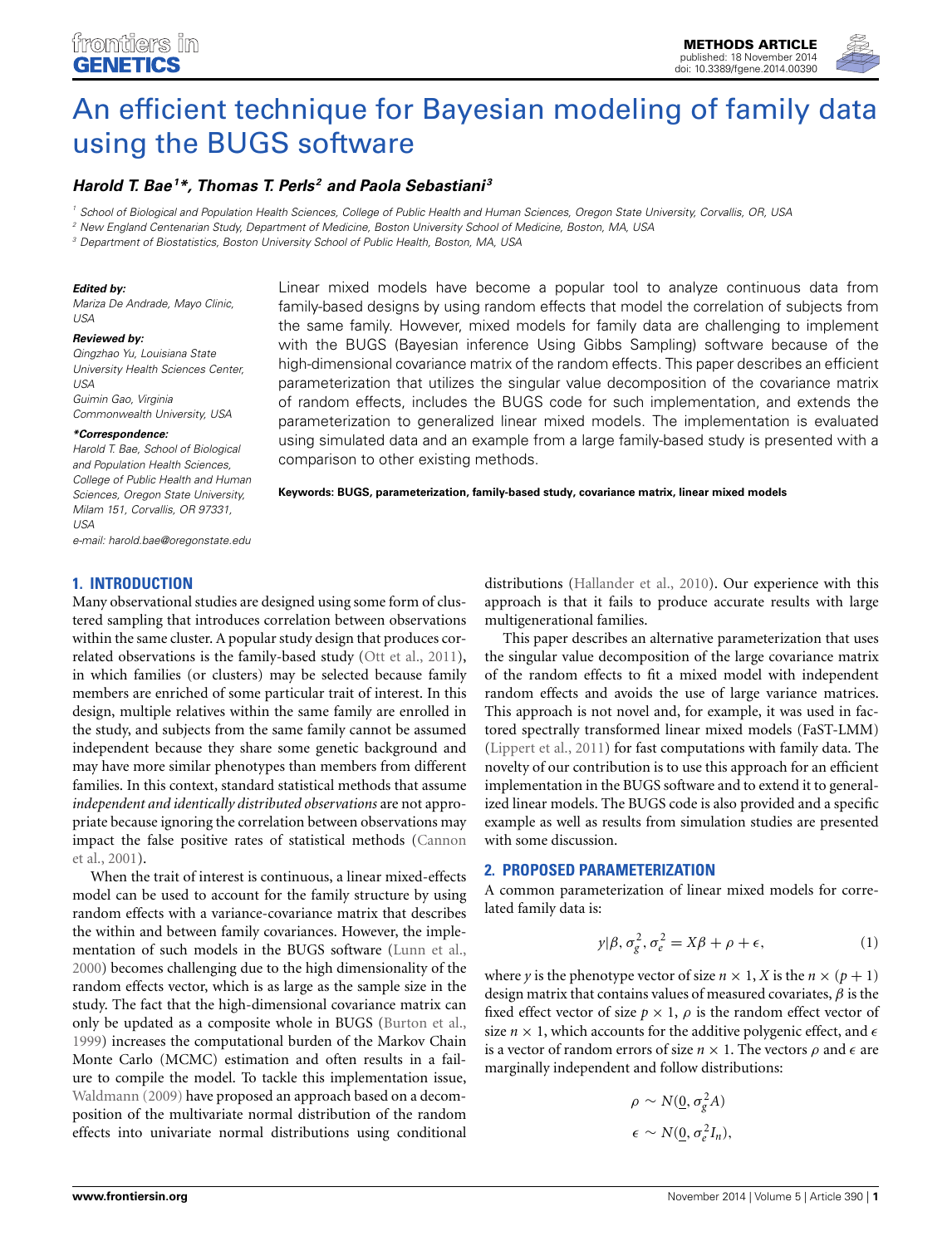where *A* represents the known additive genetic relationship matrix (see **[Figure 1](#page-1-0)**),  $\sigma_g^2$  is the genetic variance, and  $\sigma_e^2$  is the error variance [\(Eu-ahsunthornwattana et al., 2014](#page-5-7)). Under this parameterization the variance-covariance matrix of the observation  $y$  is the matrix:

$$
Var(y|\beta, \sigma_g^2, \sigma_e^2) = \sigma_g^2 A + \sigma_e^2 I_n.
$$
 (2)

One can estimate the narrow-sense heritability of a trait as a ratio of the genetic variance  $\sigma_g^2$  to the total phenotypic variance  $\sigma_g^2$  +

$$
\sigma_e^2
$$
, such that  $h^2 = \frac{\sigma_g^2}{\sigma_g^2 + \sigma_e^2}$ .

In a recent review article, [Muller et al.](#page-5-8) [\(2013\)](#page-5-8) described the following parameterization for general linear mixed-effects models:

$$
y|\beta, \sigma_g^2, \sigma_e^2 = X\beta + Gu + \epsilon \tag{3}
$$

where  $u \sim N(\underline{0}, \sigma_g^2 I_s)$ ,  $e \sim N(\underline{0}, \sigma_e^2 I_n)$ , and *G* is a matrix of known coefficients. The advantage of the parameterization in Equation (3) is that the random effects  $u_i$ ,  $i = 1, \ldots, n$  are marginally independent rather than being correlated as in the initial parameterization.

The two parameterizations are equivalent once the matrix *G* is derived from the singular value decompostion of the matrix



<span id="page-1-0"></span>**FIGURE 1 | An example pedigree and corresponding additive genetic relationship matrix. (A)** The pedigree on the top panel displays the relations among family members. **(B)** The additive genetic relationship matrix is the kinship matrix multiplied by 2; the kinship matrix contains kinship coefficients between any pair of family members and these coefficients represent the probability that two individuals share the same gene allele by identity by descent. The covariance between two family members *i* and *j* with kinship coefficient  $k_{ij}$  is 2 $k_{ij}\sigma_g^2$  where  $\sigma_g^2$  represents the genetic variance.

*A*. Specifically, by setting  $A = US^{1/2}S^{1/2}U^{T}$  and letting  $G =$  $US^{1/2}$ , the variance-covariance matrix of *y* from the model in Equation (3) is

$$
Var(y|\beta, u, e) = \sigma_g^2 GG^T + \sigma_e^2 I_n = \sigma_g^2 US^{1/2} S^{1/2} U^T + \sigma_e^2 I_n
$$
  
=  $\sigma_g^2 A + \sigma_e^2 I_n$  (4)

Note that the matrix *US*1/<sup>2</sup> needs to be computed only once. We provide an example R script that computes *US*1/<sup>2</sup> given a familybased data set in the Supplementary Material.

The parameterization can be extended to generalized linear mixed models. In a generalized linear mixed model (GLMM), the formulation becomes:

$$
y|\beta, \phi, \sigma_g^2 \sim \mathcal{D} \in exponential family
$$
  

$$
E(y|\beta, \phi, \sigma_g^2) = g(\eta)
$$
  

$$
\eta = X\beta + \rho,
$$

where  $\phi$  is the dispersion parameter of the distribution belonging to the exponential family and  $g(\cdot)$  is the link function. The parameterization of the random effects applies as before and the linear predictors include the random effects in addition to the fixed effects. The difference here is the assumption that the observations are independent, conditionally on the random effects.

#### **3. A REAL DATA EXAMPLE**

As an example to illustrate the implementation in OpenBUGS, we consider the task of estimating the heritability of transferrin receptor levels from a large family-based study. The data are from the Long Life Family Study (LLFS) that between 2006 and 2009 enrolled approximately 5000 individuals from 583 families demonstrating clustering for longevity and healthy aging in the Unit[ed States and Denmark](#page-5-10) [\(Sebastiani et al.](#page-5-9)[,](#page-5-10) [2009](#page-5-9)[;](#page-5-10) Newman et al., [2011\)](#page-5-10). A typical family of the LLFS includes a proband, the proband's siblings, their spouses, offspring of probands and siblings, and their spouses. The family size varies between 3 individuals to 77 individuals. In this example, transferrin receptor levels were adjusted for age at enrollment in the study and insulin levels. The kinship matrix *A* was calculated with the R package *kinship*2 [\(Therneau et al., 2012](#page-5-11)) and the R code to generate the matrix *G* is provided in Supplementary Material.

The entire BUGS code is shown with some comments below. There are a few points that are noteworthy. First, the matrix *G*, which is computed within R, is part of the BUGS data input. The calculation of the matrix *G* is required only once. Second, the variable offset is used to indicate the individuals who belong to each specific family. For example, in the code below, we use the index *i* to represents families and the index *j* to represent individuals. The first few values of the variable offset in this particular example are  $c(1, 8, 16,...)$ . When  $i = 1$  (the first family), *j* will span from 1 to 7, indicating that individuals 1 through 7 belong to family 1. When  $i = 2$  (the second family), *j* will span from 8 to 15, indicating that individuals 8 through 15 belong to family 2. Then,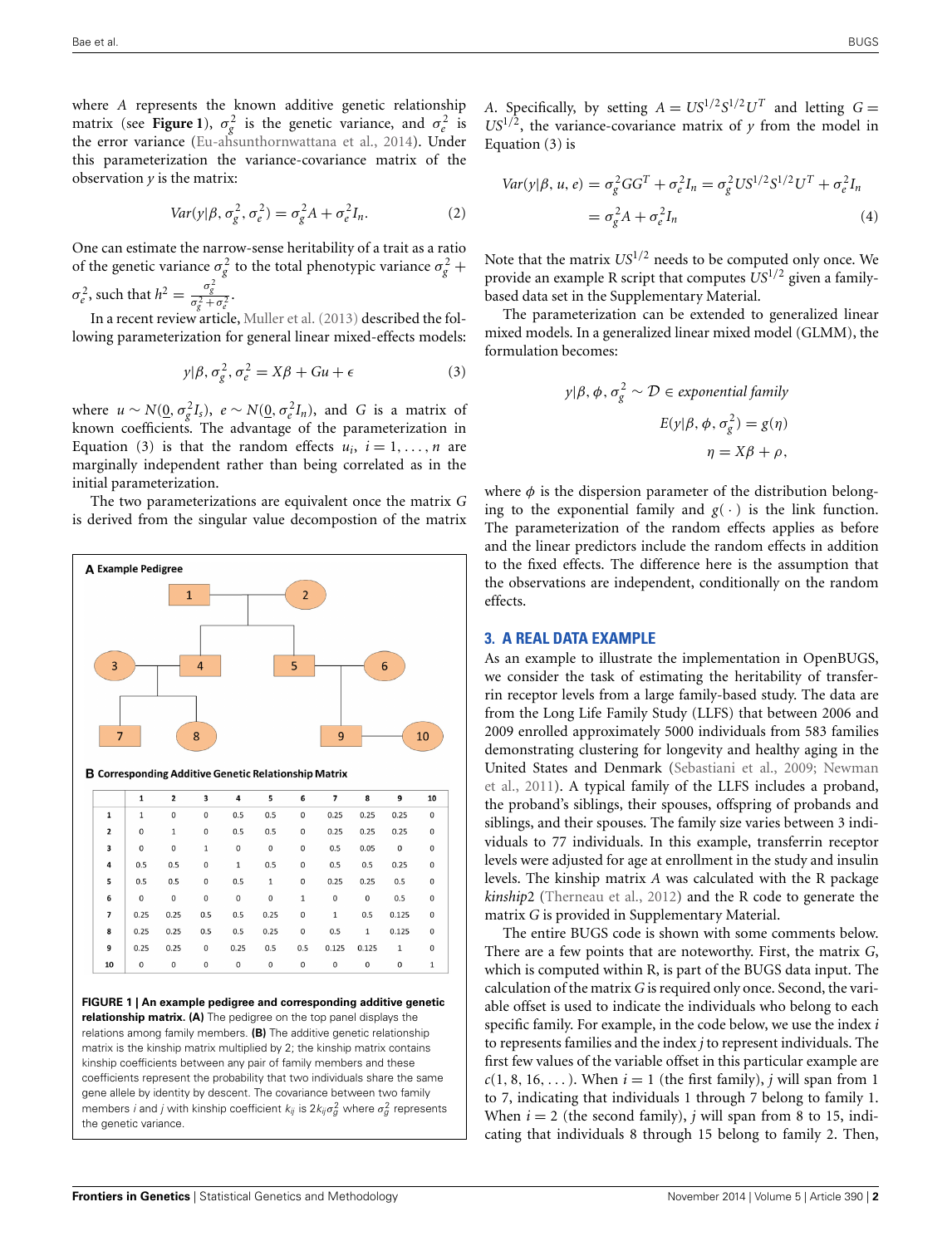based on the values of *j* and offset, the inner product between an appropriate row of the matrix *G* and vector *u* is computed.

A total of 11,000 iterations with the first 1000 as a burn-in was sufficient to reach the convergence of the estimates. On average, each iteration took 0.0892 s on an Intel(R) Core i5 processor (2.53 GHz) with 4 GB of RAM. The data were also analyzed using the method proposed in [Hallander et al.](#page-5-5) [\(2010\)](#page-5-5) and by fitting classical linear mixed models with the function lmekin() in *coxme* [\(Therneau, 2009](#page-5-12)) package in R.

```
The BUGS code
model svd {
   ## loop over families
   for( i in 1:n.fam) {
      ## loop over individuals within each
         family
      for(j in offset[i]:(offset[i+1]
      -1) ) {
      y[j] ~ dnorm(mu[j], tau.e)
         mu[j] \leftarrow b0 + b.age*age[j] +b.insulin*insulin[j] +
         ## X *%* Beta
         inprod(G[j,offset[i]:(offset[i+1]-1)
         ], u[offset[i]:(offset[i+1]-1))
         ## G *%* u
      }
   }
```
## Model random effects as univariate normal for( t in 1:N) {  $u[t]$  ~ dnorm( 0, tau.q) }

```
## priors for fixed effects
b0 \sim \text{dnorm}(0, 0.001)b.age ~ dom(0, 0.001)b.insulin \sim dnorm(0, 0.001)
```

```
## varance components
tau.e ~ dgamma(1, 1)tau.g \sim dgamma(1, 1)sigma.g2 < -1/tau.gsigma.e2 <- 1/tau.e
## narrow-sense heritability
herit <- (1/tau.g)/( 1/tau.g+1/tau.e)
}
```
**[Table 1](#page-3-0)** compares the point estimates and standard errors (*SE*) of regression parameters, the variance parameters, and the heritability estimates from the linear mixed models computed using the lmekin() function in R, the proposed method (SVD Model), and the method in [Hallander et al.](#page-5-5) [\(2010](#page-5-5)) (conditional Model). **[Figure 2](#page-3-1)** displays the posterior distribution of heritability, residual variance, and genetic variance. The point estimates and SE from the R ouput and SVD model are nearly identical. The heritability estimates in the two methods are 0.3677 and 0.3677, respectively, with a difference of only 0.0031. However, compared to these two methods, the conditional model produces discrepant results; the residual variance is over-estimated and the genetic variance is under-estimated, which leads to inconsistent estimate of the heritability and the 95% credible intervals of the two Bayesian methods do not overlap. Inconsistent results between the SVD model and conditional model are surprising since, in theory, both approaches rely on decomposition methods that should lead to exactly the same covariance matrix. To further investigate this discrepancy, simulations of several scenarios of extended pedigree data structures were performed (see the next section for details on simulations). However, we were not able to pinpoint the reason for the apparent discrepancy. The advantage of the Bayesian approach here, compared to the classical approach is to provide measures of the uncertainity of the heritability estimate by the posterior distribution (**[Figure 2](#page-3-1)**) and the 95% credible interval.

We extended our approach to logistic regression with family data. To our knowledge, no statistical package fully adjusts for the familiar relatedness when the outcome variable is binary. A commonly used approach is to fit logistic regression with one random effect per family or use a generalized estimating equation (GEE), in which each family is considered a cluster . Thus, there is a need to develop such methods to analyze binary traits coming from family data. As an example, we again used the data from the LLFS, in which the binary trait was the occurrence of cardiovascular diseases within 8 years of follow-up and covariates were sex and age at enrollment of participants. Cardiovascular diseases were defined as having any one of the following: myocardial infarction, coronary artery bypass grafting, congestive heart failure, and atrial fibrillation [\(Sebastiani et al.](#page-5-13), [2013\)](#page-5-13). We modified the BUGS code by changing the response variable *y*[*j*] to follow a Bernoulli distribution and modeling the random effects vector on the logodds scale. For comparison, a logistic regression model based on the GEE approach was also performed. **[Table 2](#page-4-0)** shows the point estimates, standard errors, and 95% credible intervals based on the two approaches. The point estimates between the two methods are comparable, although the standard errors from the GEE model are slightly smaller for all three fixed effects parameters. This is expected, as our proposed model takes into account the full kinship matrix, whereas the GEE model treats each family as a single cluster. It is also noteworthy to point out that convergence can be slow for implementing this parameterization in a logistic regression framework. A good heuristic for faster convergence is to start with the maximum likelihood estimates of the fixed effects parameters and then try to estimate the genetic variance  $\sigma_g^2$ .

## **4. EMPIRICAL EVALUATION**

A simulation study was conducted to evaluate the accuracy of the implementation of our method in different types of family structure for normal data. Four different scenarios, in which the current implementation was evaluated, are as follows:

- *Nuclear Family*: This is the simplest family structure in which there is a couple with two offspring. There were a total of 100 such families, which led to  $N = 400$ .
- *Two-trios*: This is the simplest form of extended pedigree structure with first-, second-, and third-degree relatives where two parent-offspring trios are related through a sibling pair in the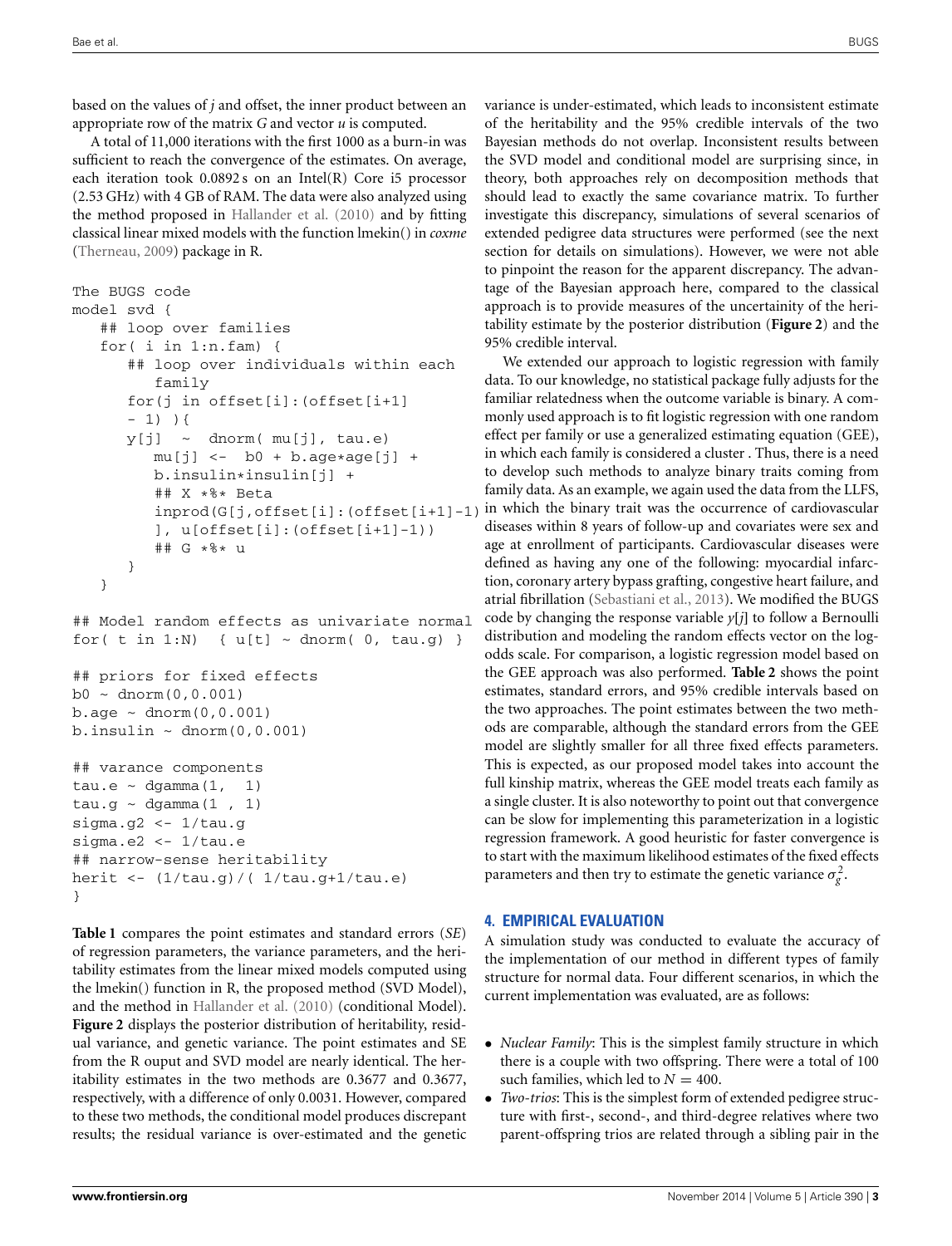|                   | R (Imekin) |        | <b>SVD model</b> |        |                   | <b>Conditional model</b> |         |                   |
|-------------------|------------|--------|------------------|--------|-------------------|--------------------------|---------|-------------------|
|                   | РE         | SE     | РE               | SE     | 95% CI            | РE                       | SE      | 95% CI            |
| Intercept         | 2.1494     | 0.0652 | 2.143            | 0.0697 | 2.014-2.283       | 2.153                    | 0.0730  | $2.018 - 2.3$     |
| Age               | 0.0101     | 0.0008 | 0.0102           | 0.0009 | $0.0084 - 0.0119$ | 0.0101                   | 0.0009  | $0.0082 - 0.0119$ |
| Insulin           | 0.0021     | 0.0004 | 0.0022           | 0.0004 | $0.0014 - 0.0030$ | 0.0022                   | 0.0004  | 0.0014-0.0030     |
| Heritability      | 0.3677     | N/A    | 0.3707           | 0.0345 | $0.3015 - 0.4402$ | 0.1325                   | 0.0257  | $0.0957 - 0.195$  |
| Residual variance | 0.4877     | N/A    | 0.4866           | 0.0263 | 0.436-0.5402      | 0.6624                   | 0.02439 | 0.6114-0.7074     |
| Genetic variance  | 0.2837     | N/A    | 0.2862           | 0.0289 | 0.2303-0.3466     | 0.1013                   | 0.0198  | 0.0733-0.1494     |

<span id="page-3-0"></span>**Table 1 | Comparison of Point Estimates (***PE***), standard errors (***SE***), and 95% Credible Intervals (95%** *CI***) for continuous trait.**

*R (lmekin), results obtained from using lmekin function in R; SVD Model, results obtained from using the proposed method based on singular value decomposition of the additive genetic relationship matrix; Conditional Model, results obtained from using the method in [Hallander et al. \(2010\)](#page-5-5). The total sample size was 4229 with 558 unique families.*



<span id="page-3-1"></span>parent generation. There were a total of 100 such families and the total sample size was 600.

• *Asymmetric Family*: This is an asymmetric version of the second scenario, in which the first trio has only one offspring and the second trio has ten offspring. There were a total of 100 such families with a total sample size of 1500.

• *Combination*: This is a combination of the first and second scenario with several offspring in the second scenario. The total sample size was 1400.

To generate correlated data, a kinship matrix from each family *Kf* was created, and the variance-covariance matrix of the observations was defined as  $V = \sigma_e^2 I_n + 2\sigma_g^2 diag(K_1, K_2, \dots, K_{n_f})$ , where *n* is the total sample size and  $n_f$  is the number of families in each scenario. In each simulation, a vector *Z* of independent and normally distributed observations was generated and transformed into  $\dot{Y} = UD^{1/2}Z$  where *U* and *D* are the matrix of eigenvectors and eigenvalues from the spectral decomposition of the variance-covariance matrix *V*. This transformation guarantees that  $V(Y) = UD^{1/2}V(Z)D^{1/2}U^{T} = V$  so that the simulated data have the desired correlation.

**[Table 3](#page-4-1)** compares the point estimates and standard errors of the variance components from the linear mixed models computed using the lmekin() function in R, the proposed method (SVD Model), and the method in [Hallander et al.](#page-5-5) [\(2010](#page-5-5)) (conditional Model). In all scenarios, there was no discernible difference between the estimates among the three approaches, which suggests that the implementation in BUGS works correctly.

## **5. CONCLUSION**

The proposed BUGS code provides an easy and efficient way to account for extended family structures in linear mixed models. Results from a real data set as well as simulation data show that this implementation produces consistent results with the classical linear mixed models in R. The usefulness of this approach is that it allows for linear mixed modeling of family-based data in the BUGS software, and thus possibly facilitates the use of Bayesian modeling of family-based data. The advantage of the Bayesian approach is that it provides an estimate of heritability but implementation is often challenging. We also illustrate the extension of our approach to generalized linear models that can be efficiently implemented in BUGS.

#### **ACKNOWLEDGMENTS**

This work was funded by the National Institute on Aging (NIA U19-AG023122, U01-AG023755 to Thomas T. Perls), the National Heart Lung Blood Institute (R21HL114237 to Paola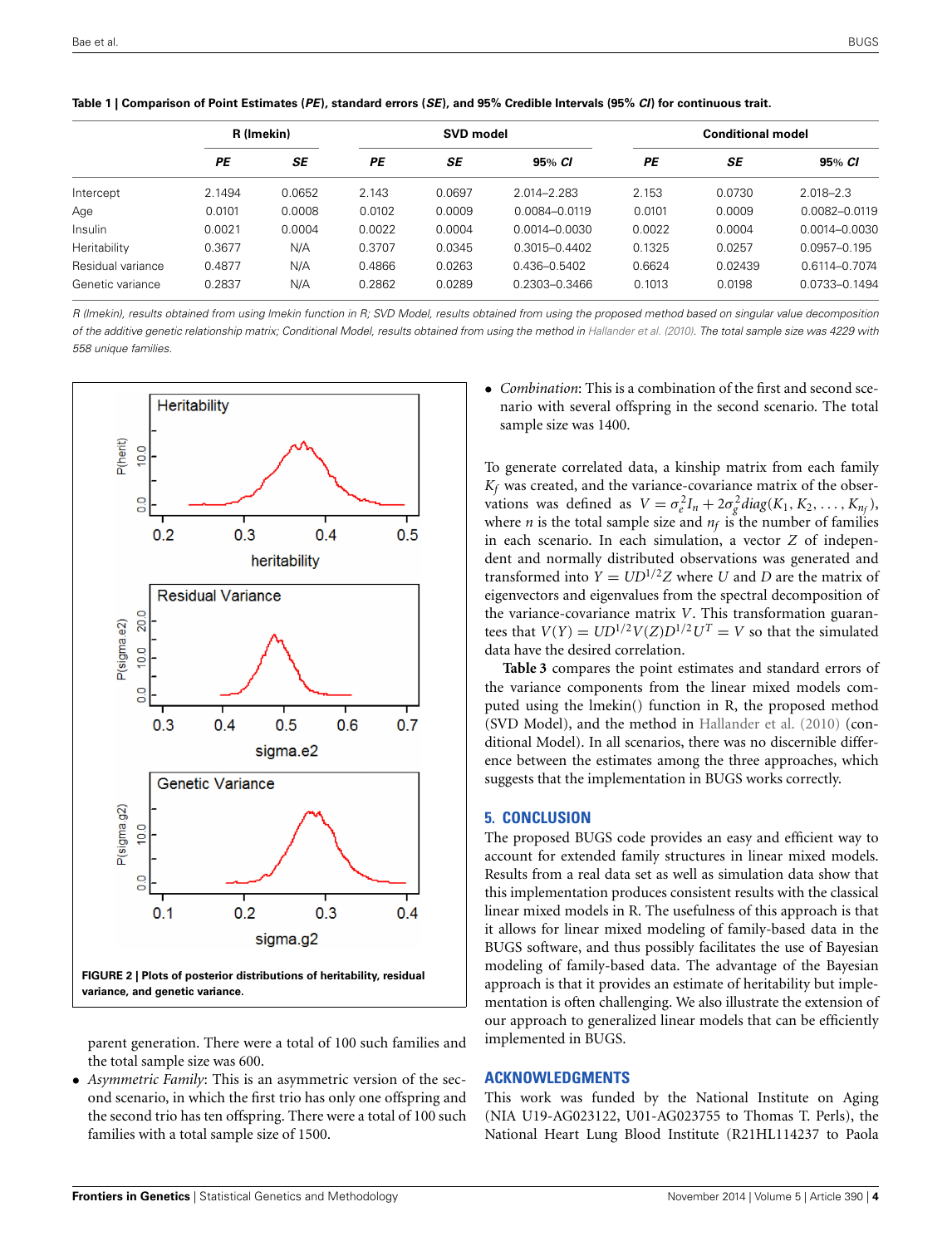|           |          | <b>SVD model</b> |                   |          | <b>GEE model</b> |                   |
|-----------|----------|------------------|-------------------|----------|------------------|-------------------|
|           | РE       | SE               | 95% CI            | РE       | SE               | 95% CI            |
| Intercept | $-5.186$ | 0.231            | $-5.646 - -4.742$ | $-5.023$ | 0.210            | $-5.430 - -4.610$ |
| Sex       | $-0.470$ | 0.077            | $-0.621 - -0.318$ | $-0.458$ | 0.075            | $-0.604 - 0.311$  |
| Age       | 0.064    | 0.0026           | $0.058 - 0.069$   | 0.062    | 0.0024           | $0.057 - 0.066$   |

<span id="page-4-0"></span>**Table 2 | Comparison of Point Estimates (***PE***), Standard Errors (***SE***), and 95% Credible Intervals (95%** *CI***) for binary trait.**

*SVD Model, results obtained from using the proposed method based on singular value decomposition of the additive genetic relationship matrix in a logistic regression; GEE Model, results from generalized estimating equations in a logistic regression. The total sample size was 4654 with 583 unique families.*

<span id="page-4-1"></span>

|  | Table 3   Comparison of Point Estimates ( <i>PE</i> ) and Standard Errors ( <i>SE</i> ) of variance components in simulated data. |
|--|-----------------------------------------------------------------------------------------------------------------------------------|
|--|-----------------------------------------------------------------------------------------------------------------------------------|

|                   |              | R (Imekin) |           | <b>SVD model</b> |           | <b>Conditional model</b> |           |
|-------------------|--------------|------------|-----------|------------------|-----------|--------------------------|-----------|
|                   |              | PE         | <b>SE</b> | PE               | <b>SE</b> | PE                       | <b>SE</b> |
| Nuclear family    | $\sigma_e^2$ | 1.214      | N/A       | 1.220            | 0.186     | 1.217                    | 0.181     |
|                   | $\sigma_g^2$ | 0.734      | N/A       | 0.738            | 0.211     | 0.741                    | 0.206     |
| Two-trios         | $\sigma_e^2$ | 0.936      | N/A       | 0.926            | 0.193     | 0.936                    | 0.200     |
|                   | $\sigma_g^2$ | 1.938      | N/A       | 1.963            | 0.279     | 1.944                    | 0.287     |
| Asymmetric family | $\sigma_e^2$ | 0.963      | N/A       | 0.961            | 0.090     | 0.956                    | 0.087     |
|                   | $\sigma_g^2$ | 1.024      | N/A       | 1.029            | 0.143     | 1.043                    | 0.141     |
| Combination       | $\sigma_e^2$ | 1.030      | N/A       | 1.028            | 0.117     | 1.031                    | 0.123     |
|                   | $\sigma_g^2$ | 1.915      | N/A       | 1.927            | 0.180     | 1.923                    | 0.186     |

*R (lmekin), results obtained from using lmekin function in R; SVD Model, results obtained from using the proposed method based on singular value decomposition of the additive genetic relationship matrix; Conditional Model: results obtained from using the method in [Hallander et al.](#page-5-5) [\(2010](#page-5-5)).*

Sebastiani), and the National Institure of General Medical Sciences T32GM074905. **SUPPLEMENTAL DATA** Sample R script for computing the singular value decomposition of the additive genetic relationship matrix. ## Read the Phenotype Data ## pheno.file <- read.csv("pheno.data.csv") ## Read the Pedigree Data ped.file <- read.csv("ped.data.csv") ## Variable Description: ## subject = unique individual ID ## gpedid = family ID ## dadsubj = ID of the father ## momsubj = ID of the mother ## sex = sex of individual ## Needs to be ordered by family ped.file <- ped.file[ order(ped.file\$pedid),] ## Use package kinship2 to construct the pedigree object and ## the kinship matrix. library(kinship2) ## This creates pedigree objects mped.full <- pedigree(id=ped.file\$subject, dadid=ped.file\$dadsubj, momid=ped.file\$momsubj, sex=ped.file\$sex, famid=ped.file\$gpedid,missid=0) ## This creates the kinship matrix kmat.full <- kinship(mped.full) ## Singular Value Decomposition by family family.list <- intersect(unique(ped.file\$gpedid), unique(pheno.file\$gpedid)) my.U <- vector("list") my.S <- vector("list") my.kmat <- vector("list") my.G <- vector("list") for(i in 1:length(family.list)){ p <- ped.file[ which(ped.file\$gpedid  $=$  family.list[i]),] mped <- pedigree(id=p\$subject, dadid=p\$dadsubj, momid=p\$momsubj,sex=p\$sex,famid =p\$gpedid,missid=0) kmat <- 2\*kinship(mped) ## Now get kinship submatrix for subjects ind.subj <- match(pheno.file\$subject [which(pheno.file\$gpedid == family.list[i])], row.names(kmat)) test <- svd( kmat[ind.subj[ which(is.na  $(ind.subj) == F)$ ], ind.subj[ which(is.na(ind.subj)==F)]]) my.U[[i]] <- test\$u my.S[[i]] <- test\$d my.G[[i]] <- test\$u %\*% diag( sqrt(test\$d)) my.kmat[[i]] <- kmat[ind.subj [ which(is.na(ind.subj)==F)], ind.subj[ which(is.na(ind.subj)==F)]] }